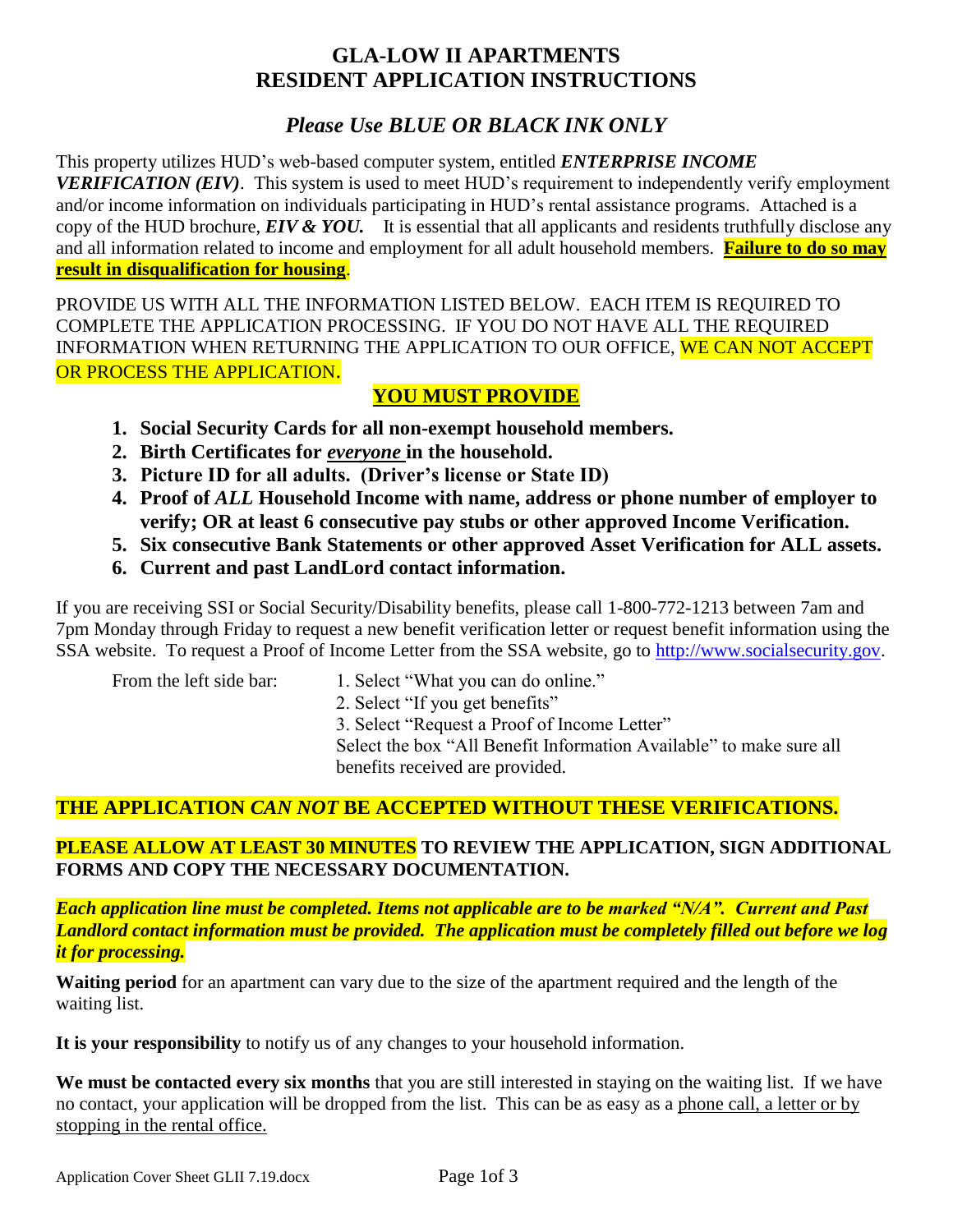#### **GLA-LOW II APARTMENTS**

#### *APPLICATION ASSISTANCE AND INFORMATION SHEET*

IF YOU ARE HANDICAPPED OR DISABLED, OR HAVE DIFFICULTY COMPLETING THIS APPLICATION, PLEASE ADVISE US OF YOUR NEEDS WHEN YOU RECEIVE THE APPLICATION OR CALL US TO SCHEDULE ASSISTANCE.

OUR PHONE NUMBER IS (606) 329-9725. OFFICE HOURS ARE 8AM TO 5PM, MONDAY THROUGH FRIDAY.

THE HEARING IMPAIRED USING A TDD DEVICE MAY REACH OUR TDD RELAY SERVICE BY DIALING 711 WITHIN THE STATE OF KENTUCKY, DURING THE SAME OFFICE HOURS.

#### APPROPRIATE ASSISTANCE WILL BE PROVIDED IN A CONFIDENTIAL MANNER.

This property is managed by Cardinal Management, Ltd. All Cardinal Management, Ltd. properties are fully committed to Equal Housing Opportunity. As a provider of multi-family rental housing, we will not discriminate in any activity relating to applicants or the rental of dwelling units or in the provision of services or facilities on the basis of race, color, religion, creed, national origin, sex, age, familial status, disability, sexual orientation or gender identity. In addition, we have a legal obligation to provide "reasonable accommodations" to applicants if they or any family members have a disability or handicap.

Compliance actions may include reasonable accommodations. A reasonable accommodation is a change in policy or procedure, to accommodate an applicant or resident with disabilities, or an alteration to the physical characteristics of a dwelling unit or common areas to allow any member of an applicant or resident family accessibility which does not constitute either undue financial or administrative burdens, or a fundamental alteration of the housing program.

The housing provider is not required to provide individually-prescribed or personal items such as hearing aids, eyeglasses, wheelchair, service animals, reading machines, telecommunications equipment in the resident's unit, or a personal reader or interpreter.

#### The Applicant Screening Policy:

All applicants for assisted housing will be screened according to the criteria set forth below. These criteria, which are based on those set forth in the HUD Regulations, relate to the individual behavior of each applicant household:

- 1. Past performance in meeting financial obligations, especially rent;
- 2. A record of disturbance of neighbors, destruction of property, or living or housekeeping habits at prior residences which may adversely affect the health, safety or welfare of other residents, or cause damage to the unit or development;
- 3. Involvement in criminal activity on the part of any applicant family member which would adversely affect the health, safety or welfare of other residents;
- 4. A record of eviction from housing or termination from residential programs;
- 5. An applicant's ability and willingness to comply with the terms of the Property's lease;
- 6. An applicant's misrepresentation of any information related to eligibility, award of PRIORITY for admission, allowances, family composition or rent.

For a complete discussion on the methods by which every applicant's performance relating to each of these criteria and how they will be checked, please refer to the property's TENANT SELECTION PLAN. A complete copy of the TENANT SELECTION PLAN is available from the property, upon request.

#### General Principles of Screening:

The Property will be the final judge of what constitutes adequate and credible documentation. If staff have doubts about the honesty or reliability of information received, they may pursue alternative methods, such as home visits, etc., until they are satisfied that their documentation is the best available. This is because landlords have a relationship with applicants that is more similar to that which a management agent has with its residents than do other housing providers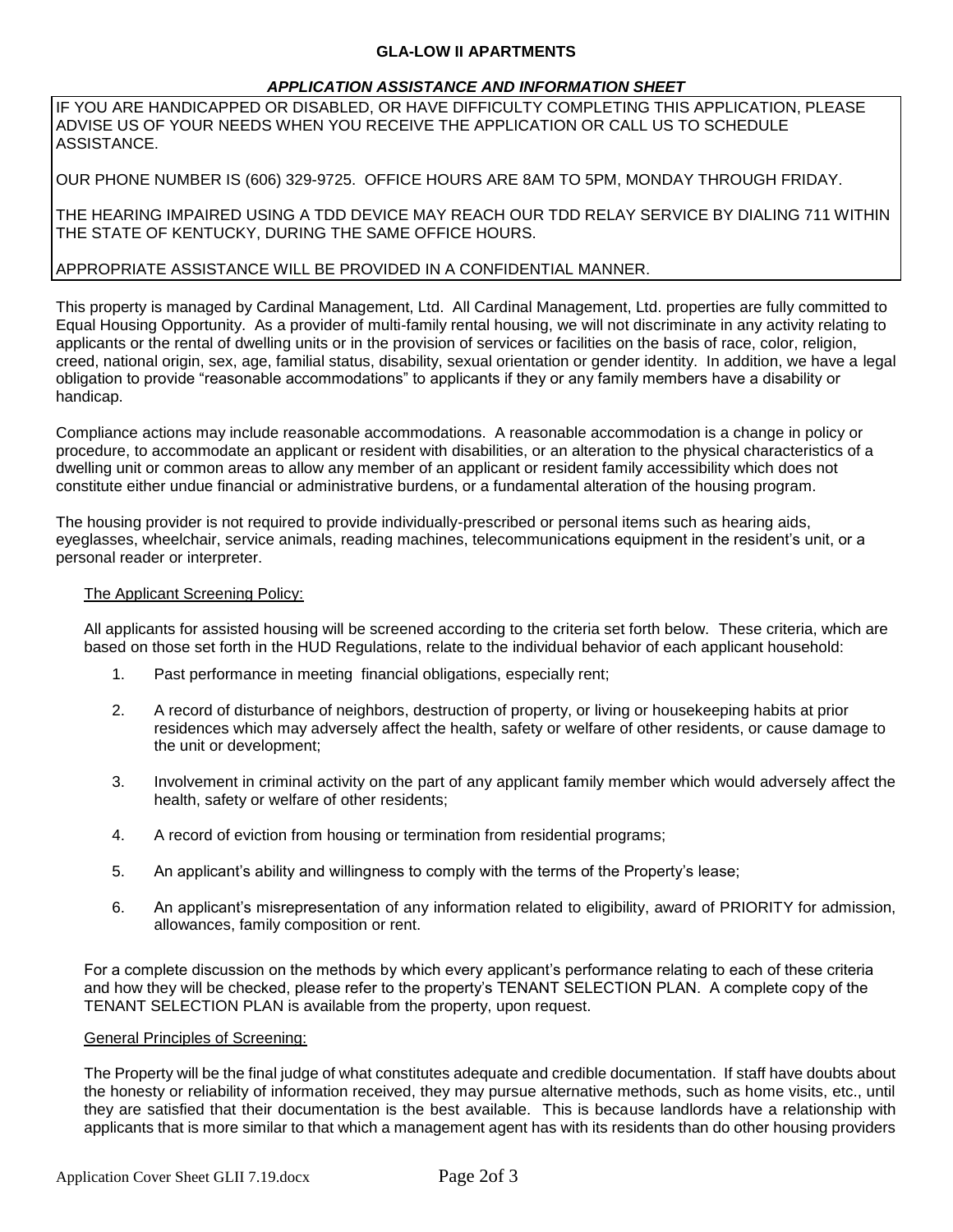such as friends, relatives, shelters or institutions. Also, landlords are more likely to use leases that are comparable to assisted housing leases than are other housing providers.

Screening staff should be prepared to explain to landlords and other housing providers what the obligations of assisted housing tenancy entail, to help these verification sources provide informed references about applicant's future ability to comply with lease requirements.

#### Processing the Screening Verification Forms:

Before executing screening verification forms, Property staff will check their former resident files to determine whether the applicant has previously lived at or been evicted from any Agent owned Property. They can also order a check of court records to determine whether the applicant has been evicted from other housing during the same period.

Once the appropriate verification form releases have been executed, the Property should mail out the forms. Telephone verifications may be employed to reduce processing time if the applicant provides accurate telephone information. Each applicant is required to sign *Landlord Verification Forms* to authorize release of the requested information.

- 1. If the landlord or housing provider verifications are not returned in a timely manner, the Property staff will attempt to contact the landlords or housing providers by telephone to encourage their cooperation.
- 2. When telephone verification is employed, Property staff should ask the questions from the appropriate verification form, should write the name of the individual interviewed, the date of the call, the exact responses to the questions, and should sign the form.

#### INSTRUCTIONS FOR COMPLETION OF APPLICATION TO RENTAL HOUSING FOR HEAD OF HOUSEHOLD

- PLEASE ANSWER ALL QUESTIONS TRUTHFULLY. WE WILL VERIFY YOUR ANSWERS. ANY MISREPRESENTATION OF INFORMATION RELATED TO ELIGIBILITY, PRIORITY FOR ADMISSION, ALLOWANCES, RENT, FAMILY COMPOSITION, OR PRIOR TENANT HISTORY IS GROUNDS FOR REJECTION.
- ANSWERING QUESTIONS PERTAINING TO HANDICAP OR DISABILITY ARE OPTIONAL. HOWEVER, WITHOUT THIS INFORMATION WE MAY NOT BE ABLE TO (1) DETERMINE YOUR ELIGIBILITY OR NEED FOR SPECIAL HOUSING FEATURES; OR (2) CALCULATE YOUR RENT CORRECTLY. FAMILIES WITH HANDICAPPED OR DISABLED MEMBERS MAY BE ENTITLED TO CERTAIN DEDUCTIONS FROM INCOME THAT EFFECT RENT.

IF YOU ANSWER THESE QUESTIONS WE WILL NEED TO VERIFY THAT YOU OR A FAMILY MEMBER IS HANDICAPPED OR DISABLED. WE DO NOT NEED TO KNOW THE NATURE, EXTENT, OR CURRENT CONDITION OF THE HANDICAP OR DISABILITY. WE WILL NEED TO KNOW THAT YOU MEET THE FEDERAL DEFINITIONS THAT APPLY TO THESE TERMS AND THAT YOU CAN ABIDE BY THE TERMS OF OUR LEASE.

- INFORMATION YOU PROVIDE ON HANDICAP OR DISABILITY STATUS WILL BE TREATED AS CONFIDENTIAL BY MANAGEMENT. IN ACCORDANCE WITH PROGRAM REGULATIONS, INFORMATION MAY BE RELEASED TO APPROPRIATE FEDERAL, STATE OR LOCAL AGENCIES.
	- 1. Complete all sections. Do not leave any section blank, even those which do not apply to you. For instance, if a section asks for a drivers license and you do not have a drivers license, you may enter "none" or "N/A" (not applicable).
	- 2. As head of household, you will complete this application form. Each additional adult who will live in the apartment must sign this application, and the consent to the release of information forms, necessary to qualify the eligibility of the household.
	- 3. It is important that all information on this form and all other required forms be complete and correct. False, incomplete, or misleading information will cause your household's application to be rejected.
	- 4. As long as your application is on file with us, it is your responsibility to contact us whenever your address, telephone number, income situation, or family size changes.
	- 5. After we accept your application, we will make a preliminary determination of eligibility. If your household appears to be eligible for housing, your application will be further processed and if determined eligible, later placed on a waiting list. This does not guarantee that your household will be offered an apartment. If after complete processing, it is established that your household is not actually eligible or not actually qualified for housing, your application will be rejected. We will process your application according to our standard procedures.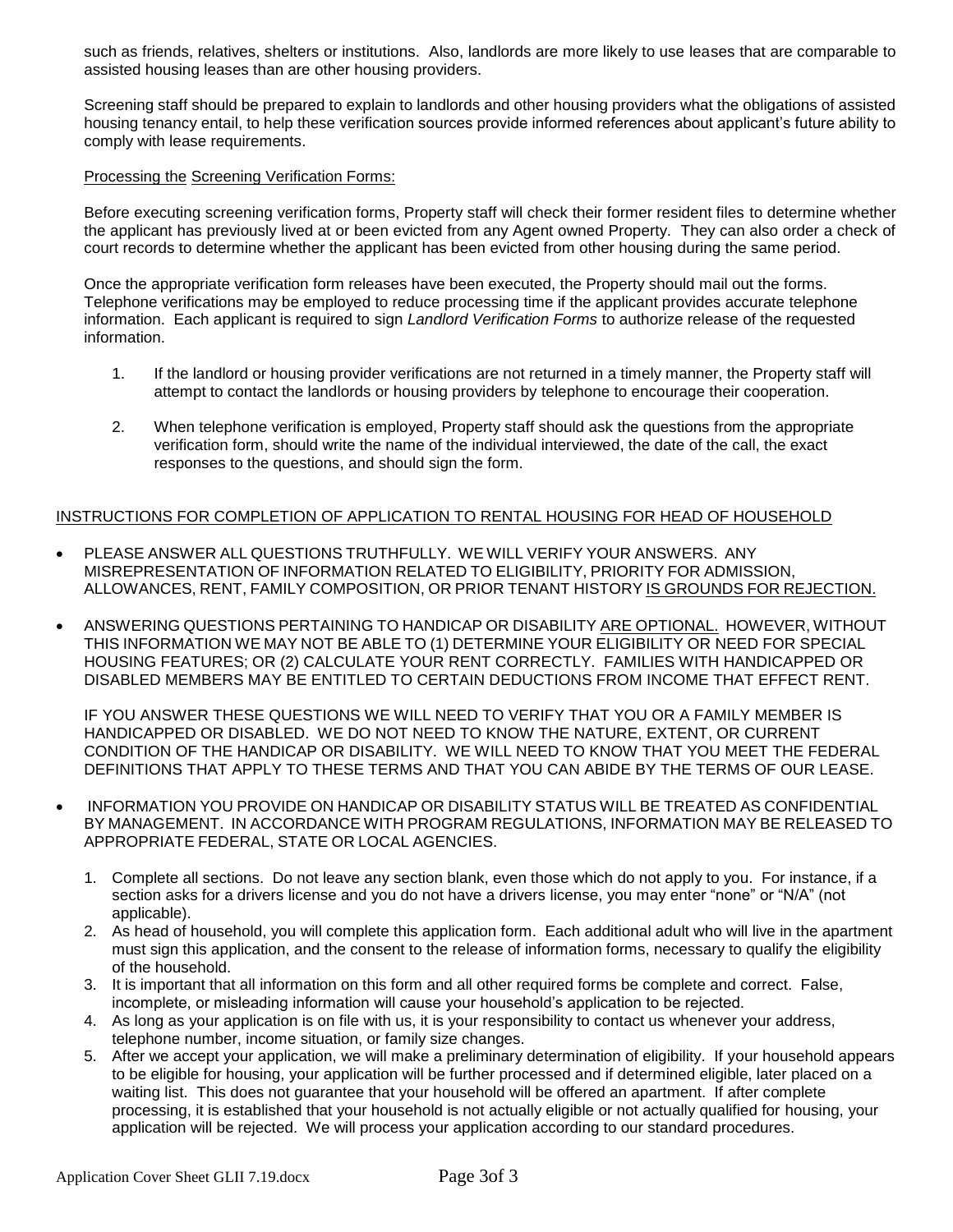Date:

| <b>Property Name:</b>     | <b>Gla-Low II Apartments</b>                   | Telephone:                | 606-329-9725             |    |  |  |
|---------------------------|------------------------------------------------|---------------------------|--------------------------|----|--|--|
| Address:                  | 1200 Stella Dr.                                | Fax:                      | 606-324-5989             |    |  |  |
| Address 2:                | Ashland, KY 41102                              | TTD/TTY:                  | 711 National Voice Relay |    |  |  |
| <b>Property Web Site</b>  | n/a                                            | Email                     | glalowapts@hotmail.com   |    |  |  |
|                           | (Please return this form to the above address) |                           |                          |    |  |  |
| For Office Use Only:      |                                                |                           |                          |    |  |  |
| Date application received |                                                | Time application received |                          | Bv |  |  |

**UNIT SIZE/FEATURES:** The owner/agent will take your unit preferences/requirements in to consideration. The owner/agents occupancy standards indicate a minimum of one person per bedroom and maximum of two people per bedroom. Please indicate unit size preferences below. Please indicate any necessary special features below and if selected complete the special needs questionnaire attachment.

|                | <u> 88981 - 88981 - 88</u>      |
|----------------|---------------------------------|
| 1 Bedroom Unit | <b>Mobility Accessible Unit</b> |
|                | Special features: Pleas         |
|                |                                 |

### **Unit Size Special Features**

| iculai Fealuito                      |
|--------------------------------------|
| △ Mobility Accessible Unit           |
| Special features: Please list below: |
|                                      |

**PREFERENCES:** The owner/agent places household in units based on the date and time the completed application is received and the household's eligibility for preference. Please indicate if you qualify for any of the preferences indicated below.

Do you believe you qualify for a preference because you have been displaced by government action or presidentially declared disaster? YES\_\_\_\_\_\_\_ NO\_\_\_\_\_\_\_\_ If yes, explain \_\_

I currently live on this property and am requesting a new unit  $\Box$  Yes  $\Box$  No

| Applicant Name                                                   |                                                                                                                                                                                                                                                                                                                                                 |
|------------------------------------------------------------------|-------------------------------------------------------------------------------------------------------------------------------------------------------------------------------------------------------------------------------------------------------------------------------------------------------------------------------------------------|
| <b>Preferred Name</b>                                            |                                                                                                                                                                                                                                                                                                                                                 |
| How did you hear about us?                                       |                                                                                                                                                                                                                                                                                                                                                 |
| Gender                                                           | Female $\Box$<br>Prefer not to disclose<br>Male                                                                                                                                                                                                                                                                                                 |
| <b>Citizenship Status</b>                                        | <b>United States Citizen</b><br>Eligible Non-Citizen<br>Ineligible Non-Citizen                                                                                                                                                                                                                                                                  |
| What is your relationship<br>to the Head of<br>household?        | Head of Household $\Box$ *Co-head $\Box$ *Spouse $\Box$ Child $\Box$ Other adult<br>Foster adult/child<br>Live-in Aide (live in aides complete a different application and must be approved before move in)<br>None of the Above<br>*You may indicate one co-head or one spouse but not both. You are not required to have a co-head or spouse. |
| <b>Current Address</b>                                           |                                                                                                                                                                                                                                                                                                                                                 |
| Address Line 2                                                   |                                                                                                                                                                                                                                                                                                                                                 |
| City, State, Zip                                                 |                                                                                                                                                                                                                                                                                                                                                 |
| Previous Address (if less<br>than 2 years at current<br>address) |                                                                                                                                                                                                                                                                                                                                                 |

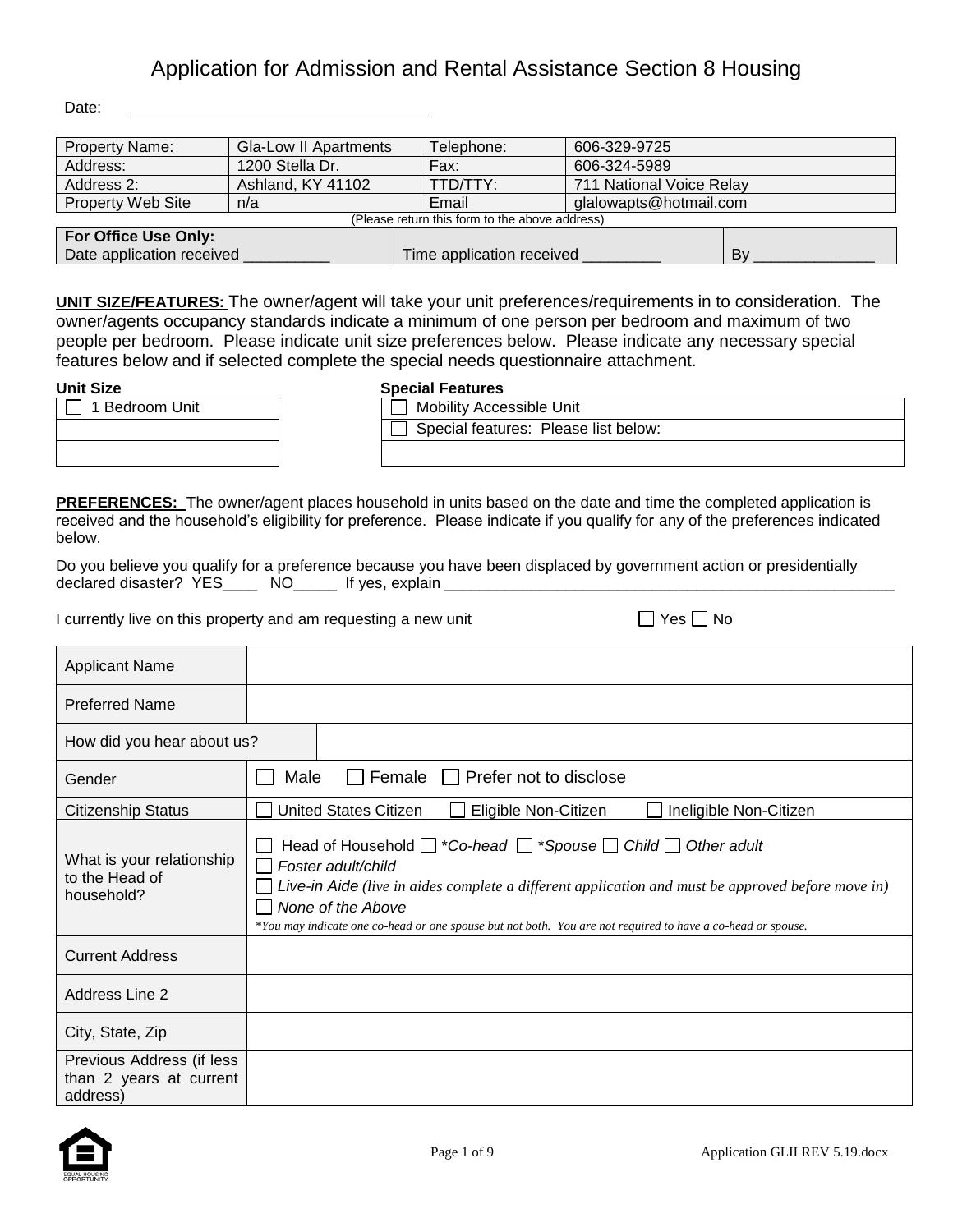| Home Phone                                                                                                                                                                                                                                                                                                                    |  |  |  |                                                                                                                  |  |           |            |             |
|-------------------------------------------------------------------------------------------------------------------------------------------------------------------------------------------------------------------------------------------------------------------------------------------------------------------------------|--|--|--|------------------------------------------------------------------------------------------------------------------|--|-----------|------------|-------------|
| <b>Cell Phone</b>                                                                                                                                                                                                                                                                                                             |  |  |  |                                                                                                                  |  |           |            |             |
| Email address                                                                                                                                                                                                                                                                                                                 |  |  |  |                                                                                                                  |  |           |            |             |
| <b>Work Phone</b>                                                                                                                                                                                                                                                                                                             |  |  |  |                                                                                                                  |  |           |            |             |
| Emergency/Alternate Contact Name and<br><b>Phone Number</b>                                                                                                                                                                                                                                                                   |  |  |  |                                                                                                                  |  |           |            |             |
| May we contact you at work?                                                                                                                                                                                                                                                                                                   |  |  |  |                                                                                                                  |  |           | $\Box$ Yes | $\Box$ No   |
| Date of Birth                                                                                                                                                                                                                                                                                                                 |  |  |  |                                                                                                                  |  |           |            |             |
| <b>Social Security Number</b>                                                                                                                                                                                                                                                                                                 |  |  |  |                                                                                                                  |  |           |            |             |
| If you have no Social Security Number, you claim you are exempt because                                                                                                                                                                                                                                                       |  |  |  | You are an ineligible non-citizen □ You were 62 as of 1/31/10 and receiving HUD housing assistance as of 1/31/10 |  |           |            |             |
| Are you currently receiving housing assistance from HUD or a PHA?                                                                                                                                                                                                                                                             |  |  |  |                                                                                                                  |  |           | Yes        | $\Box$ No   |
| Have you ever <i>lived</i> at Hillcrest, Bruce, Gla Low or Unity Square Apartments?                                                                                                                                                                                                                                           |  |  |  |                                                                                                                  |  |           | Yes        | No          |
| If yes, which complex? ________________; Apt. #_______; Lessee name __________                                                                                                                                                                                                                                                |  |  |  |                                                                                                                  |  |           |            |             |
| Have you recently <i>applied</i> for an apartment at Hillcrest, Bruce, Gla Low or Unity Square Apartments?                                                                                                                                                                                                                    |  |  |  |                                                                                                                  |  |           | Yes        | No          |
| If yes, which complex? ________                                                                                                                                                                                                                                                                                               |  |  |  |                                                                                                                  |  |           |            |             |
| Are you a student enrolled in an institute of higher education?                                                                                                                                                                                                                                                               |  |  |  |                                                                                                                  |  |           | Yes        | No          |
| If yes, name of school:                                                                                                                                                                                                                                                                                                       |  |  |  |                                                                                                                  |  | Full-time |            | Part-time   |
| Have you ever used a different name from the name listed above?                                                                                                                                                                                                                                                               |  |  |  |                                                                                                                  |  | Yes       | No         |             |
| If yes, please list names used<br>and dates when used                                                                                                                                                                                                                                                                         |  |  |  |                                                                                                                  |  |           |            |             |
| Have you ever been convicted of a crime?                                                                                                                                                                                                                                                                                      |  |  |  |                                                                                                                  |  |           | Yes        | No          |
| If yes, indicated if the conviction(s) was a felony, misdemeanor or check both boxes if<br>you have been convicted of both.                                                                                                                                                                                                   |  |  |  |                                                                                                                  |  | Felony    |            | Misdemeanor |
| Are you or is any member of the household required to register with any state lifetime sex offender or<br>other sex offender registry?                                                                                                                                                                                        |  |  |  |                                                                                                                  |  |           | Yes        | $\Box$ No   |
| Have you ever been evicted from a federally funded housing program for a lease violation including<br>drug use or failure to report a crime?                                                                                                                                                                                  |  |  |  |                                                                                                                  |  |           | $\Box$ Yes | $\Box$ No   |
| If yes, when                                                                                                                                                                                                                                                                                                                  |  |  |  |                                                                                                                  |  |           |            |             |
| Please indicate each state where you have lived: This disclosure is mandatory under HUD rules and criminal screening will be<br>reviewed in each state listed and via national criminal screening/sex offender databases. Failure to provide a complete and accurate<br>list will result in the rejection of the application. |  |  |  |                                                                                                                  |  |           |            |             |
| $\Box$ AL $\Box$ AK $\Box$ AZ $\Box$ AR $\Box$ CA $\Box$ CO $\Box$ CT $\Box$ DE $\Box$ FL $\Box$ GA $\Box$ HI $\Box$ ID $\Box$ IL $\Box$ IN $\Box$ IA                                                                                                                                                                         |  |  |  |                                                                                                                  |  |           |            |             |
| $\square$ KS $\square$ KY $\square$ LA $\square$ ME $\square$ MD $\square$ MA $\square$ MI $\square$ MN $\square$ MS $\square$ MO $\square$ MT $\square$ NE $\square$ NV $\square$ NH                                                                                                                                         |  |  |  |                                                                                                                  |  |           |            |             |
| $\square$ ni $\square$ nm $\square$ ny $\square$ nc $\square$ nd $\square$ oh $\square$ ok $\square$ or $\square$ pa $\square$ ri $\square$ sc $\square$ sd $\square$ tn $\square$ tx $\square$ ut<br>$\Box$ VT $\Box$ VA $\Box$ WA $\Box$ WV $\Box$ WI $\Box$ WY $\Box$ Washington D.C                                       |  |  |  |                                                                                                                  |  |           |            |             |



 $\Gamma$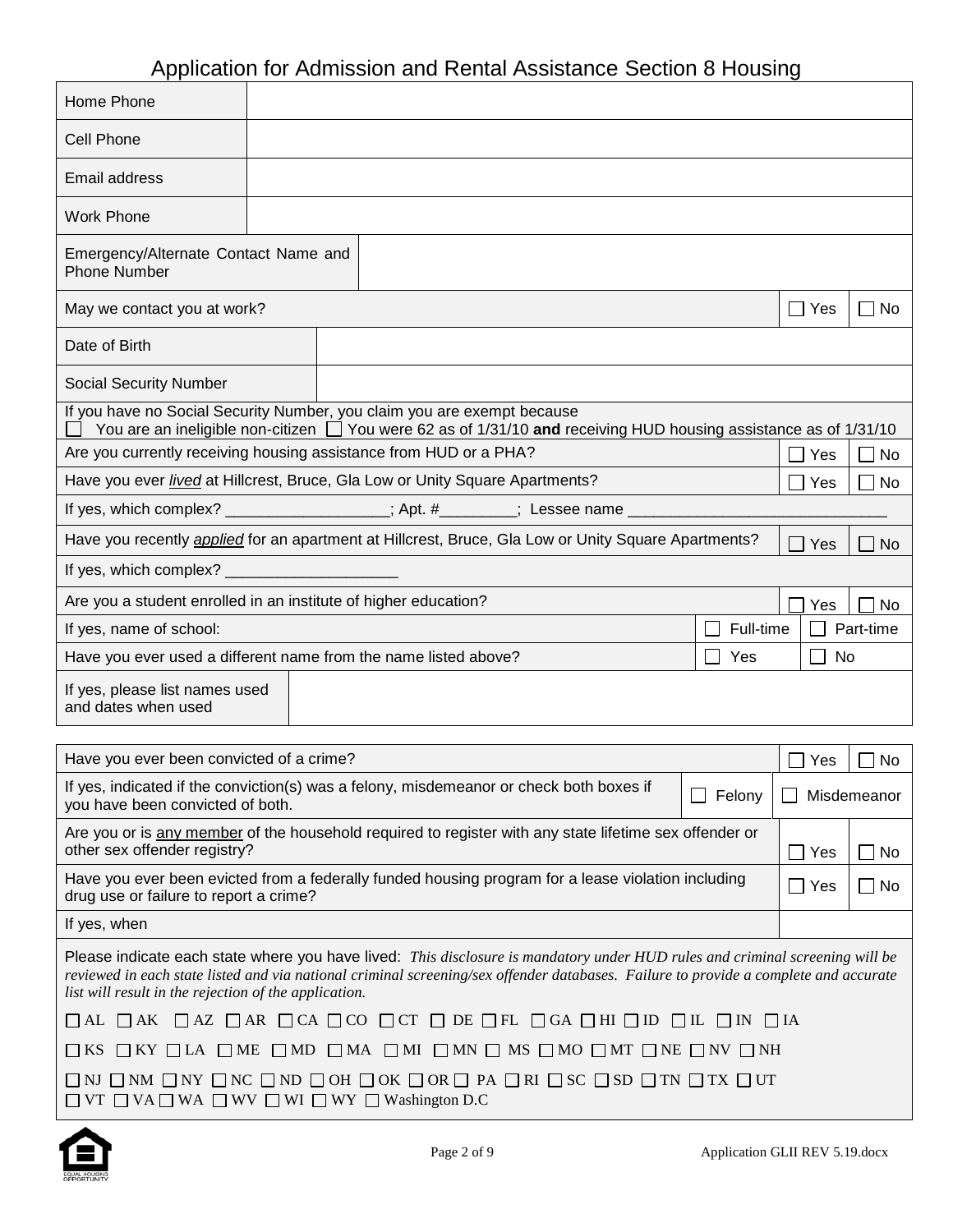### **HOUSEHOLD COMPOSITION AND CHARACTERISTICS**:

|                                                                                                                                                                                                                                                                                                     | If you are the Head of Household (HOH), please complete this section which provides information about OTHER<br>household members. Make a copy of this page if more than four people will live in the unit. This application must                                                                                                                           |  |     |                    |             |  |  |  |
|-----------------------------------------------------------------------------------------------------------------------------------------------------------------------------------------------------------------------------------------------------------------------------------------------------|------------------------------------------------------------------------------------------------------------------------------------------------------------------------------------------------------------------------------------------------------------------------------------------------------------------------------------------------------------|--|-----|--------------------|-------------|--|--|--|
|                                                                                                                                                                                                                                                                                                     | include information about everyone who will live in the unit. If you are not the HOH, please skip to questions about income and                                                                                                                                                                                                                            |  |     |                    |             |  |  |  |
| assets.                                                                                                                                                                                                                                                                                             | Will anyone else live in the unit with you? (If yes, please complete the following and note that all adults                                                                                                                                                                                                                                                |  |     | $\Box$ Yes         | $\sqcap$ No |  |  |  |
|                                                                                                                                                                                                                                                                                                     | must complete their own application. If no, please skip to the next section.)                                                                                                                                                                                                                                                                              |  |     |                    |             |  |  |  |
|                                                                                                                                                                                                                                                                                                     | Adults<br><b>Minors</b><br>How many people will live in the unit?                                                                                                                                                                                                                                                                                          |  |     |                    |             |  |  |  |
| <b>ADDITIONAL HOUSEHOLD MEMBER'S FULL NAME</b>                                                                                                                                                                                                                                                      |                                                                                                                                                                                                                                                                                                                                                            |  |     |                    |             |  |  |  |
| Name                                                                                                                                                                                                                                                                                                |                                                                                                                                                                                                                                                                                                                                                            |  |     |                    |             |  |  |  |
| What is your relationship<br>to the Head of household?                                                                                                                                                                                                                                              | Head of Household $\Box$ *Co-head $\Box$ *Spouse $\Box$ Child $\Box$ Other adult<br>Foster adult/child $\Box$ Live-in Aide $\Box$ None of the Above<br>(live in aides complete a different application and must be approved before move in)<br>*You may indicate one co-head or one spouse but not both. You are not required to have a co-head or spouse. |  |     |                    |             |  |  |  |
|                                                                                                                                                                                                                                                                                                     | Have you ever used a different name from the name listed above?                                                                                                                                                                                                                                                                                            |  | Yes |                    | No          |  |  |  |
| If yes, please list names used<br>and dates when used                                                                                                                                                                                                                                               |                                                                                                                                                                                                                                                                                                                                                            |  |     |                    |             |  |  |  |
| <b>SSN</b>                                                                                                                                                                                                                                                                                          | Date of Birth                                                                                                                                                                                                                                                                                                                                              |  |     |                    |             |  |  |  |
| Please indicate each state where this person has lived                                                                                                                                                                                                                                              |                                                                                                                                                                                                                                                                                                                                                            |  |     |                    |             |  |  |  |
| $\overline{\phantom{a}}$ AL                                                                                                                                                                                                                                                                         | $\Box$ AK $\Box$ AZ $\Box$ AR $\Box$ CA $\Box$ CO $\Box$ CT $\Box$ DE $\Box$ FL $\Box$ GA $\Box$ HI $\Box$ ID $\Box$ IL $\Box$ IN $\Box$ IA                                                                                                                                                                                                                |  |     |                    |             |  |  |  |
| <b>KS</b>                                                                                                                                                                                                                                                                                           | $\Box$ KY $\Box$ LA $\Box$ ME $\Box$ MD $\Box$ MA $\Box$ MI $\Box$ MN $\Box$ MS $\Box$ MO $\Box$ MT $\Box$ NE $\Box$ NV $\Box$ NH                                                                                                                                                                                                                          |  |     |                    |             |  |  |  |
|                                                                                                                                                                                                                                                                                                     | NJ $\Box$ NM $\Box$ NY $\Box$ NC $\Box$ ND $\Box$ OH $\Box$ OK $\Box$ OR $\Box$ PA $\Box$ RI $\Box$ SC $\Box$ SD $\Box$ TN $\Box$ TX $\Box$ UT                                                                                                                                                                                                             |  |     |                    |             |  |  |  |
|                                                                                                                                                                                                                                                                                                     | VT $\Box$ VA $\Box$ WA $\Box$ WV $\Box$ WI $\Box$ WY $\Box$ Washington D.C.                                                                                                                                                                                                                                                                                |  |     |                    |             |  |  |  |
|                                                                                                                                                                                                                                                                                                     |                                                                                                                                                                                                                                                                                                                                                            |  |     |                    |             |  |  |  |
| <b>ADDITIONAL HOUSEHOLD MEMBER'S FULL NAME</b>                                                                                                                                                                                                                                                      |                                                                                                                                                                                                                                                                                                                                                            |  |     |                    |             |  |  |  |
| Name                                                                                                                                                                                                                                                                                                |                                                                                                                                                                                                                                                                                                                                                            |  |     |                    |             |  |  |  |
| What is your relationship                                                                                                                                                                                                                                                                           | Head of Household $\Box$ *Co-head $\Box$ *Spouse $\Box$ Child $\Box$ Other adult<br>$\Box$                                                                                                                                                                                                                                                                 |  |     |                    |             |  |  |  |
| to the Head of household?<br>Foster adult/child $\Box$ Live-in Aide $\Box$ None of the Above<br>(live in aides complete a different application and must be approved before move in)<br>*You may indicate one co-head or one spouse but not both. You are not required to have a co-head or spouse. |                                                                                                                                                                                                                                                                                                                                                            |  |     |                    |             |  |  |  |
|                                                                                                                                                                                                                                                                                                     | Have you ever used a different name from the name listed above?                                                                                                                                                                                                                                                                                            |  | Yes |                    | No          |  |  |  |
| If yes, please list names used<br>and dates when used                                                                                                                                                                                                                                               |                                                                                                                                                                                                                                                                                                                                                            |  |     |                    |             |  |  |  |
| <b>SSN</b>                                                                                                                                                                                                                                                                                          | Date of Birth                                                                                                                                                                                                                                                                                                                                              |  |     |                    |             |  |  |  |
| Please indicate each state where this person has lived                                                                                                                                                                                                                                              |                                                                                                                                                                                                                                                                                                                                                            |  |     |                    |             |  |  |  |
| $\Box$ AK<br>$\mathsf{AL}$                                                                                                                                                                                                                                                                          | $\Box$ AZ $\Box$ AR $\Box$ CA $\Box$ CO $\Box$ CT $\Box$ DE $\Box$ FL $\Box$ GA $\Box$ HI $\Box$ ID $\Box$ IL $\Box$ IN                                                                                                                                                                                                                                    |  |     | $\vert$ $\vert$ IA |             |  |  |  |
|                                                                                                                                                                                                                                                                                                     | $\Box$ KY $\Box$ LA $\Box$ ME $\Box$ MD $\Box$ MA $\Box$ MI $\Box$ MN $\Box$ MS $\Box$ MO $\Box$ MT $\Box$ NE $\Box$ NV $\Box$ NH                                                                                                                                                                                                                          |  |     |                    |             |  |  |  |
|                                                                                                                                                                                                                                                                                                     | $\Box$ NM $\Box$ NY $\Box$ NC $\Box$ ND $\Box$ OH $\Box$ OK $\Box$ OR $\Box$ PA $\Box$ RI $\Box$ SC $\Box$ SD $\Box$ TN $\Box$ TX $\Box$ UT                                                                                                                                                                                                                |  |     |                    |             |  |  |  |
| $\Box$ VT $\Box$ VA $\Box$ WA $\Box$ WV $\Box$ WI $\Box$ WY $\Box$ Washington D.C.                                                                                                                                                                                                                  |                                                                                                                                                                                                                                                                                                                                                            |  |     |                    |             |  |  |  |

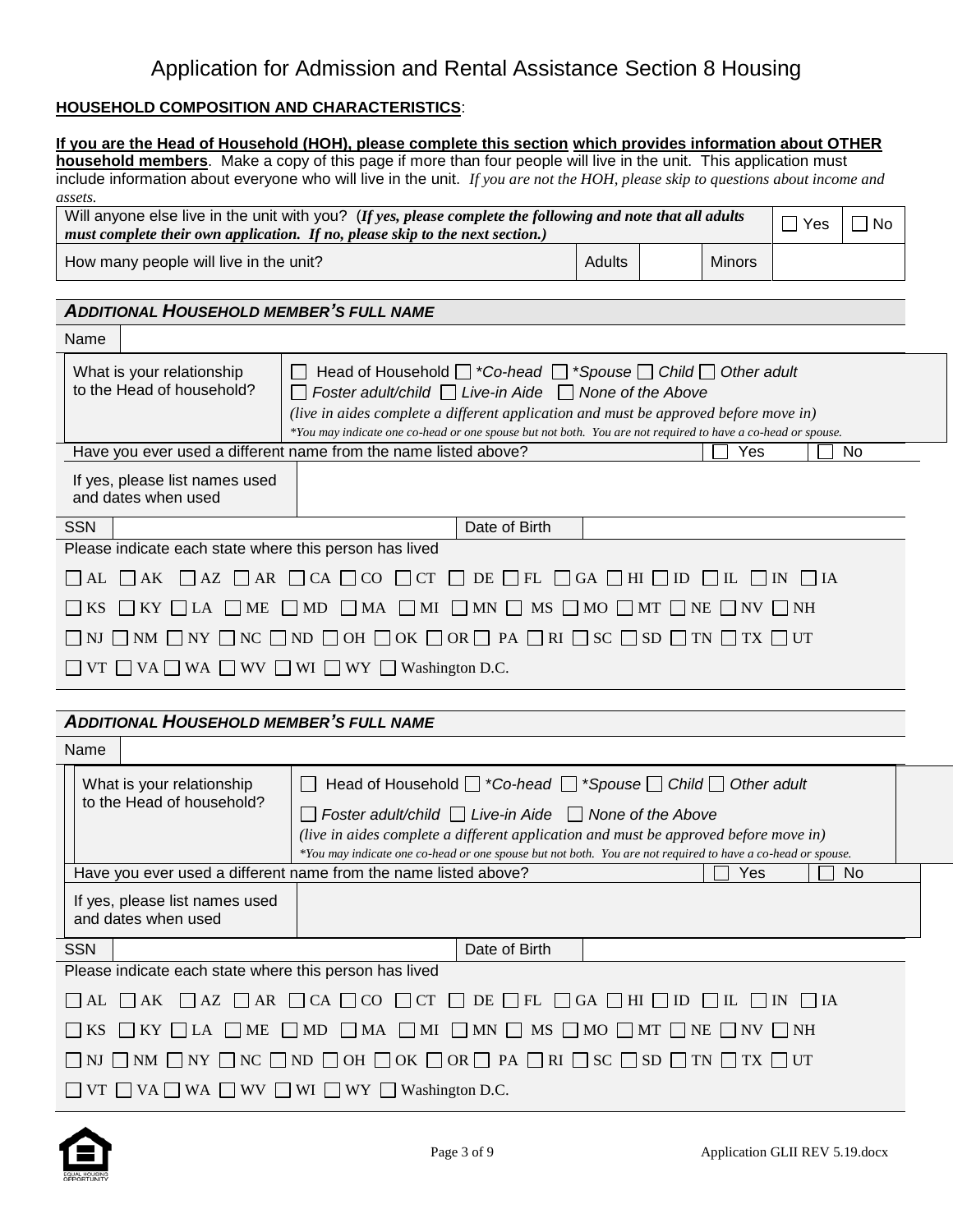# *HOUSEHOLD RENTAL HISTORY:*

| <b>Current Landlord Name</b>                                                                                                                                      |  |     |     |
|-------------------------------------------------------------------------------------------------------------------------------------------------------------------|--|-----|-----|
| <b>Landlord Address</b>                                                                                                                                           |  |     |     |
| <b>Landlord Address</b>                                                                                                                                           |  |     |     |
| City, State, Zip                                                                                                                                                  |  |     |     |
| Contact Name (if known)                                                                                                                                           |  |     |     |
| <b>Phone Number</b>                                                                                                                                               |  |     |     |
| How long have you lived at this address                                                                                                                           |  |     |     |
| Reason for leaving                                                                                                                                                |  |     |     |
| Were you ever asked to allow or participate in extermination of pests other than regularly<br>scheduled pest control? (Includes roaches, bed bugs, rodents, etc.) |  | Yes | No. |
| Do you currently have any outstanding overdue balances owed to this landlord?                                                                                     |  |     | No. |
| Have you given this landlord notice that you will be moving?                                                                                                      |  |     | No  |
| Have you been evicted or is this landlord attempting to evict you or another person living with you?                                                              |  |     | No  |
| Have you ever been asked to sign a repayment agreement to return money to HUD?                                                                                    |  | Yes | No  |

| Previous Landlord #1                                                                                                                                              |  |     |              |
|-------------------------------------------------------------------------------------------------------------------------------------------------------------------|--|-----|--------------|
| Address                                                                                                                                                           |  |     |              |
| Address                                                                                                                                                           |  |     |              |
| City, State, Zip                                                                                                                                                  |  |     |              |
| Contact Name (if known)                                                                                                                                           |  |     |              |
| <b>Phone Number</b>                                                                                                                                               |  |     |              |
| How long did you live at this address                                                                                                                             |  |     |              |
| Reason for leaving                                                                                                                                                |  |     |              |
| Were you or any member of your household evicted from this property?                                                                                              |  | Yes | No.          |
| Were you ever asked to allow or participate in extermination of pests other than regularly<br>scheduled pest control? (Includes roaches, bed bugs, rodents, etc.) |  | Yes | No<br>$\sim$ |
| Did you owe the previous landlord any money when you left or do you currently have any<br>outstanding balances owed to this landlord?                             |  |     | No           |
| Have you ever been asked, by this landlord, to sign a repayment agreement to return money to<br>HUD?                                                              |  | Yes | No           |

| Previous Landlord #2                  |  |
|---------------------------------------|--|
| Address                               |  |
| Address                               |  |
| City, State, Zip                      |  |
| Contact Name (if known)               |  |
| <b>Phone Number</b>                   |  |
| How long did you live at this address |  |

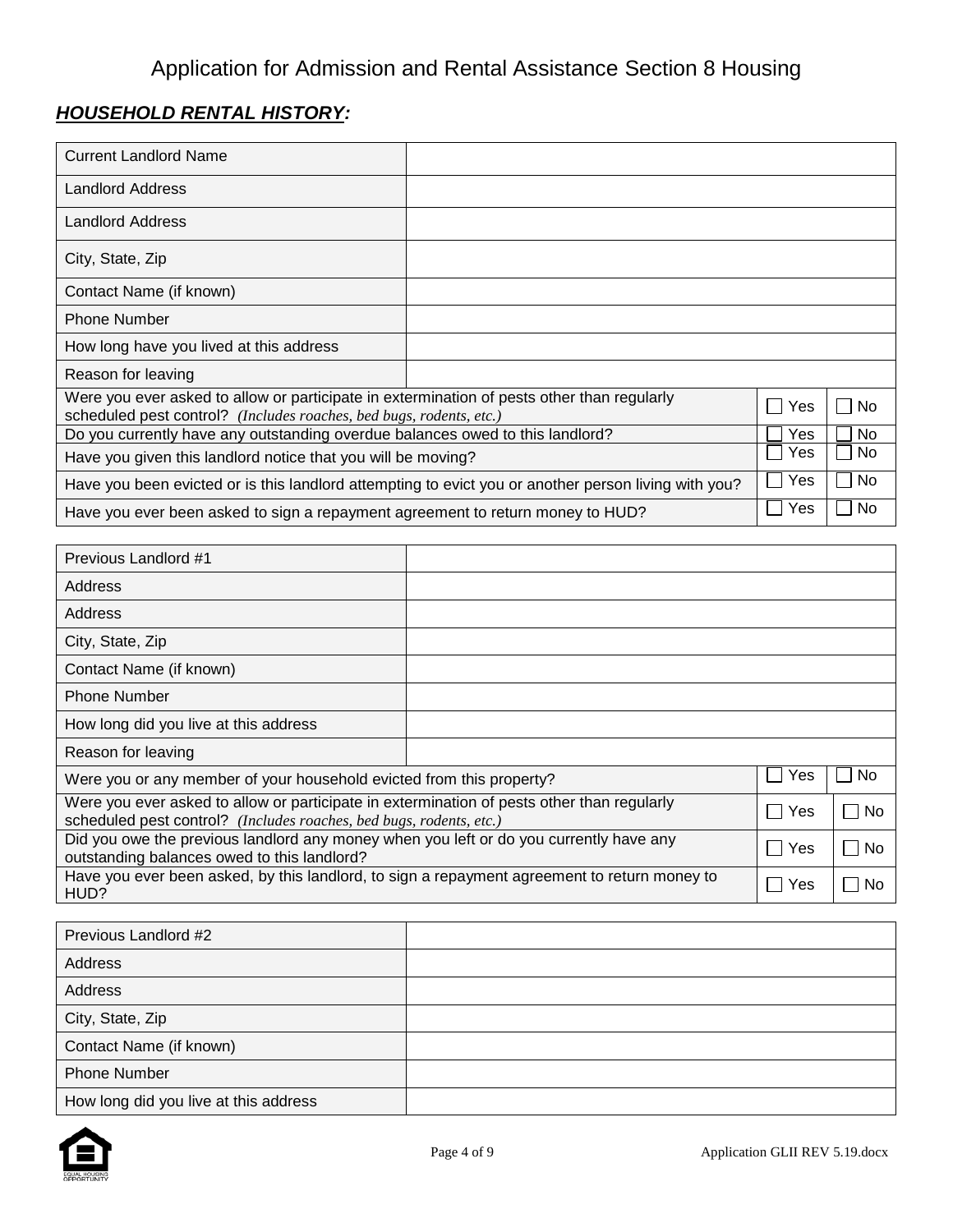| Reason for leaving                                                                                                                                                |     |     |     |
|-------------------------------------------------------------------------------------------------------------------------------------------------------------------|-----|-----|-----|
| Were you or any member of your household evicted from this property?                                                                                              | Yes | No  |     |
| Were you ever asked to allow or participate in extermination of pests other than regularly<br>scheduled pest control? (Includes roaches, bed bugs, rodents, etc.) |     | Yes | No  |
| Did you owe the previous landlord any money when you left or do you currently have any<br>outstanding balances owed to this landlord?                             |     |     | No  |
| Have you ever been asked, by this landlord, to sign a repayment agreement to return money to<br>HUD?                                                              |     | Yes | No. |

#### **INCOME INFORMATION: In order to determine eligibility and to ensure that your family receives the correct assistance, please provide the following information:**

| <b>ARE YOU EMPLOYED?</b> |                                                                             |                  | $\overline{\phantom{a}}$<br>Yes | No |
|--------------------------|-----------------------------------------------------------------------------|------------------|---------------------------------|----|
|                          | If yes, please provide the name and address of your present employer below. |                  |                                 |    |
| Employer #1              |                                                                             |                  |                                 |    |
| <b>Address</b>           |                                                                             |                  |                                 |    |
| Address 2                |                                                                             |                  |                                 |    |
| City, State, Zip         |                                                                             |                  |                                 |    |
| Phone                    |                                                                             |                  |                                 |    |
|                          | How much employment income do you receive?                                  | \$<br>How often? |                                 |    |

| DO YOU OR ANOTHER ADULT HOUSEHOLD MEMBER HAVE ANY ADDITIONAL EMPLOYMENT? | Yes                                        | $\Box$ No        |  |  |
|--------------------------------------------------------------------------|--------------------------------------------|------------------|--|--|
| <b>Household Member Name:</b>                                            |                                            |                  |  |  |
| Employer #2                                                              |                                            |                  |  |  |
| Address                                                                  |                                            |                  |  |  |
| Address 2                                                                |                                            |                  |  |  |
| City, State, Zip                                                         |                                            |                  |  |  |
| Phone                                                                    |                                            |                  |  |  |
|                                                                          | How much employment income do you receive? | \$<br>How often? |  |  |

| Does the household currently have more employers than listed above? $\Box$ Yes $\Box$ No |  |
|------------------------------------------------------------------------------------------|--|
| If yes, please provide additional employment information on a separate sheet.            |  |

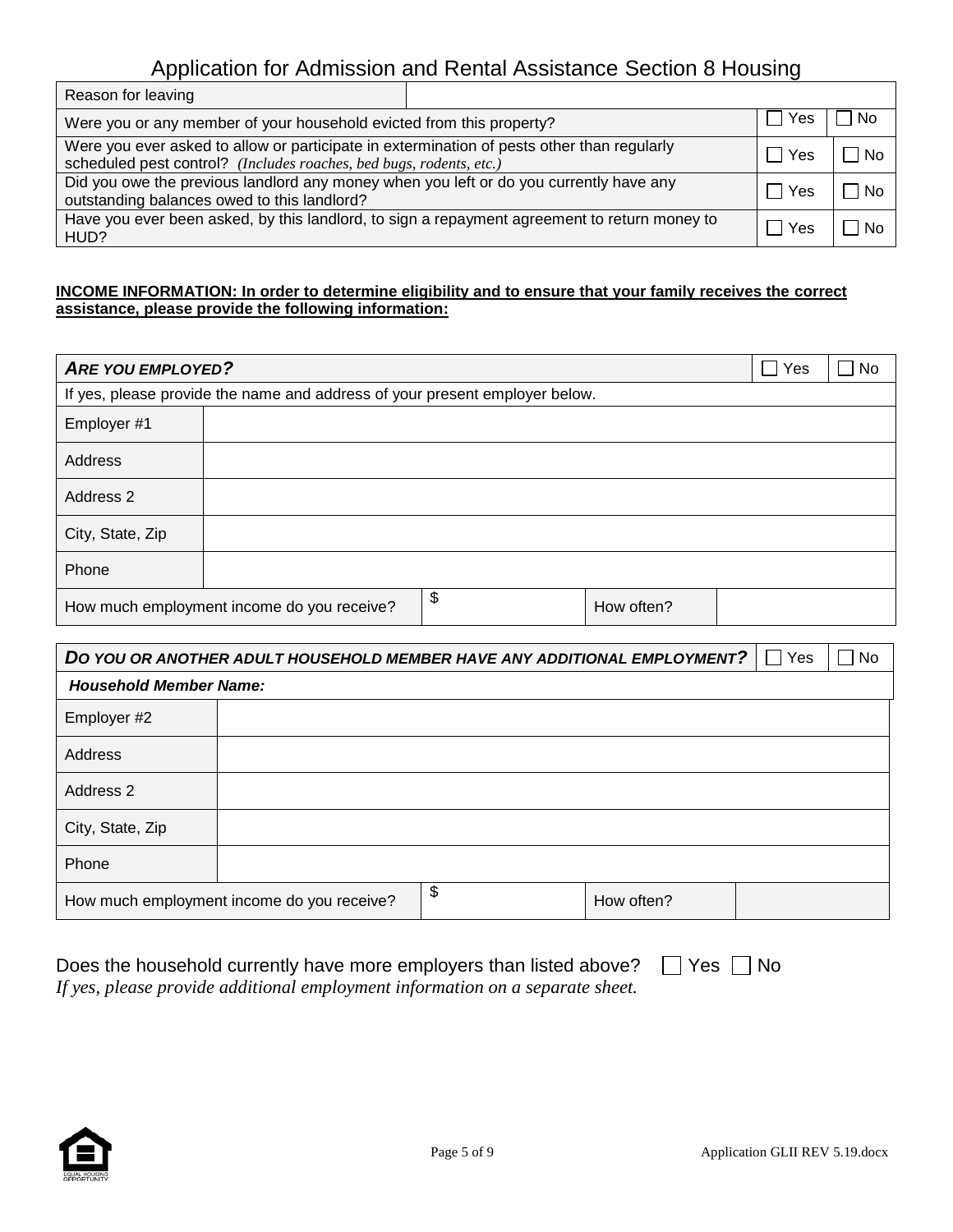## *THE OWNER/AGENT WILL NOT PROCESS THE APPLICATION IF THESE FIELDS ARE NOT COMPLETE.*

| PLEASE WRITE IN 0.00, NA OR NONE IF YOU WILL RECEIVE NO INCOME FROM THESE SOURCES.   |       |                       |                               |                          |              |
|--------------------------------------------------------------------------------------|-------|-----------------------|-------------------------------|--------------------------|--------------|
| HOW MUCH DO YOU RECEIVE MONTHLY?                                                     |       |                       |                               |                          |              |
| <b>Monthly Social Security?</b>                                                      | Check | <b>Direct Deposit</b> | Pre-paid Debit<br>Card        | \$                       |              |
| Monthly SSI?                                                                         | Check | <b>Direct Deposit</b> | Pre-paid Debit<br>Card        | \$                       |              |
| <b>Monthly Retirement Benefits?</b>                                                  | Check | <b>Direct Deposit</b> | Pre-paid Debit<br>Card        | \$                       |              |
| Monthly VA Benefits?                                                                 | Check | <b>Direct Deposit</b> | Pre-paid Debit<br>Card        | \$                       |              |
| <b>Monthly Unemployment Benefits?</b>                                                | Check | <b>Direct Deposit</b> | $\Box$ Pre-paid Debit<br>Card | \$                       |              |
| Monthly Public Assistance?                                                           | Check | <b>Direct Deposit</b> | Pre-paid Debit<br>Card        | \$                       |              |
| <b>Child Support?</b>                                                                | Check | <b>Direct Deposit</b> | Pre-paid Debit<br>Card        | $\overline{\mathcal{S}}$ |              |
| Are you entitled to Alimony?                                                         |       |                       |                               | $\Box$ Yes               | No<br>$\Box$ |
| <b>Monthly Alimony Amount</b>                                                        |       |                       |                               | \$                       |              |
| Income from a pension or annuity or other asset?                                     |       |                       |                               | \$                       |              |
| Regular contributions from organizations or from individuals not living in the unit? |       |                       |                               | \$                       |              |
| Periodic Payments from Long-Term Care Insurance, Disability or Death Benefits?       |       |                       | \$                            |                          |              |
| Contributions from family for rent, child care or other bills.                       |       |                       |                               | \$                       |              |
| Any lump sum amounts from delay of payments for SSI or VA Disability                 |       |                       |                               | \$                       |              |
| Do you receive financial aid for education assistance?                               |       |                       |                               | $\Box$ Yes               | No<br>m.     |
| Annual amount of education assistance.                                               |       |                       |                               | \$                       |              |
| Other?                                                                               |       |                       |                               | $\underline{\$}$         |              |
| Other?                                                                               |       |                       |                               | $\underline{\$}$         |              |
| Other?                                                                               |       |                       |                               | $\boldsymbol{\hat{z}}$   |              |

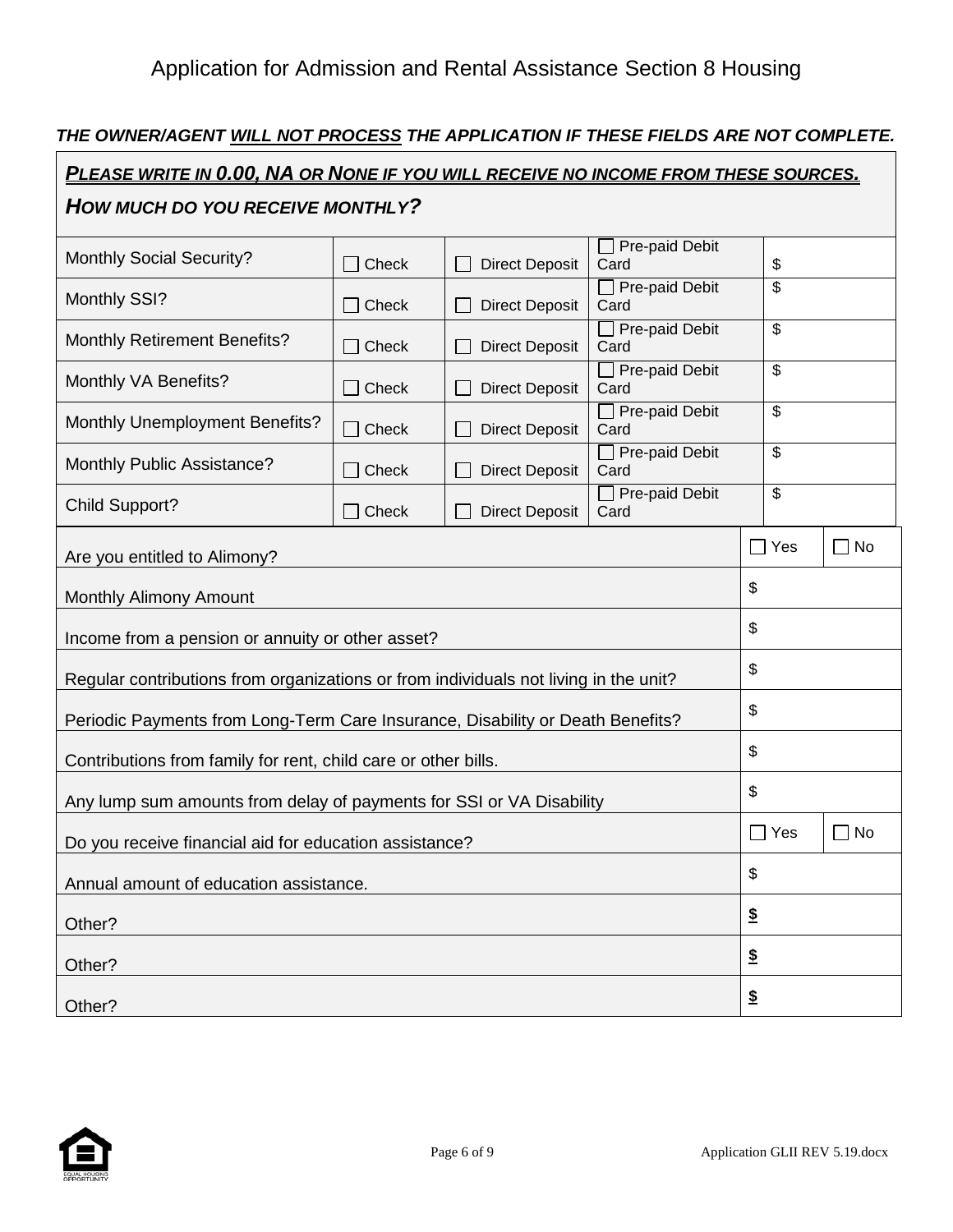**Child Care:** HUD allows you to deduct a certain amount of child care expense to allow a resident living in the unit to work, look for work or to go to school. Please indicate any child care expense for any child who is 12 years of age or younger. Expenses for children 13 or older are not allowed as part of the deduction unless the child is disabled and such expense is necessary to allow an adult household member to work. See Disability Assistance Expense below.

| Do you pay for Child Care for a minor 12 years of age or younger?          | Yes<br>No      |
|----------------------------------------------------------------------------|----------------|
| Enables someone to: $\Box$ Work $\Box$ Seek employment $\Box$ Go to school | $\frac{1}{2}$  |
| Enables someone to: $\Box$ Work $\Box$ Seek employment $\Box$ Go to school | $\frac{1}{2}$  |
| Enables someone to: $\Box$ Work $\Box$ Seek employment $\Box$ Go to school | $\mathfrak{S}$ |

**Disability Assistance Expense:** Families are entitled to a deduction for unreimbursed, anticipated costs for attendant care and "auxiliary apparatus" for each family member who is a person with disabilities, to the extent these expenses are reasonable and necessary to enable any adult to be employed. The deduction may not exceed the earned income received by the family member or members who are enabled to work by the attendant care or auxiliary apparatus.

| Do you pay for care or expenses for a disabled family member that allows any adult family<br>member to work?                                                                      |  | Yes | – I No |  |
|-----------------------------------------------------------------------------------------------------------------------------------------------------------------------------------|--|-----|--------|--|
| <b>Monthly Amount</b>                                                                                                                                                             |  |     |        |  |
| Name of Family Member who can work as a result of such an expense.                                                                                                                |  |     |        |  |
| Do you pay for equipment that allows any adult family member to work? e.g. costs to equip a<br>vehicle to make it accessible in order to allow a disabled member to drive to work |  | Yes | l No   |  |
| Monthly Amount                                                                                                                                                                    |  |     |        |  |
| Name of Family Member who can work as a result of such an expense.                                                                                                                |  |     |        |  |

**Medical Expenses:** Households in which the **head-of-household, co-head of household or spouse are disabled or at least 62 years old** qualify for deductions based on out-of-pocket medical expenses. Please let us know if you or any members of your household have out-of-pocket expenses for the following:

| Health Insurance - 1- annual premium     |  |
|------------------------------------------|--|
| Health Insurance - 1 - annual deductible |  |

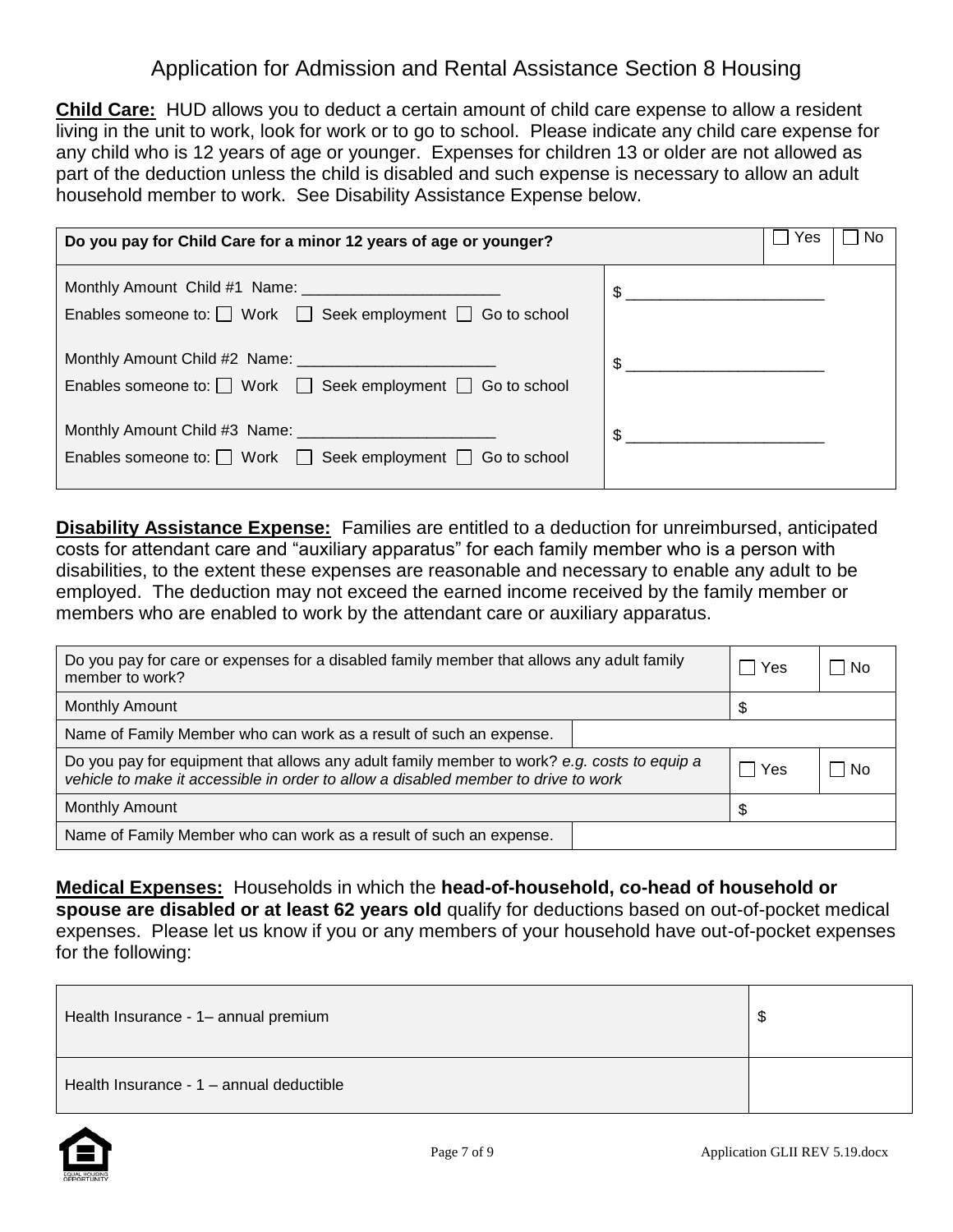| Health Insurance - 2 - annual premium                                                                                      | \$                    |           |
|----------------------------------------------------------------------------------------------------------------------------|-----------------------|-----------|
| Health Insurance - 2 - annual deductible                                                                                   | \$                    |           |
| Dr. visit/medical treatments - annual out-of-pocket expense                                                                | \$                    |           |
| Prescription Drugs - annual out-of-pocket expense                                                                          | \$                    |           |
| Do you have an HMO, a medical plan, or health insurance policy, which pays all or part of the cost<br>of your medications? | $\Box$ Yes            | <b>No</b> |
| If yes, please give the name of the HMO, plan, or insurance company.                                                       |                       |           |
| If you must pay for the medicines yourself, are you later reimbursed all or part of the cost?                              | Yes<br>$\blacksquare$ | No        |
| If yes, who reimburses you?                                                                                                |                       |           |

| Over-the-counter medical expenses to treat a specific medical condition - annual out-of-pocket<br>expense (i.e. aspirin to treat a heart condition or calcium supplements to treat osteoporosis) | \$ |
|--------------------------------------------------------------------------------------------------------------------------------------------------------------------------------------------------|----|
| Personal use items annual out-of-pocket expense (i.e. glasses, incontinent supplies, hearing aids)                                                                                               | \$ |
| Mileage to and from medical appointments                                                                                                                                                         | \$ |
| Other                                                                                                                                                                                            | \$ |
| Other                                                                                                                                                                                            | \$ |
| Other                                                                                                                                                                                            | \$ |
| Are there any other medical expenses, which you pay, that we should consider when calculating your rent?                                                                                         |    |
| Other?                                                                                                                                                                                           | \$ |
| Other?                                                                                                                                                                                           | \$ |
| Other?                                                                                                                                                                                           | \$ |
| Other?                                                                                                                                                                                           | S  |